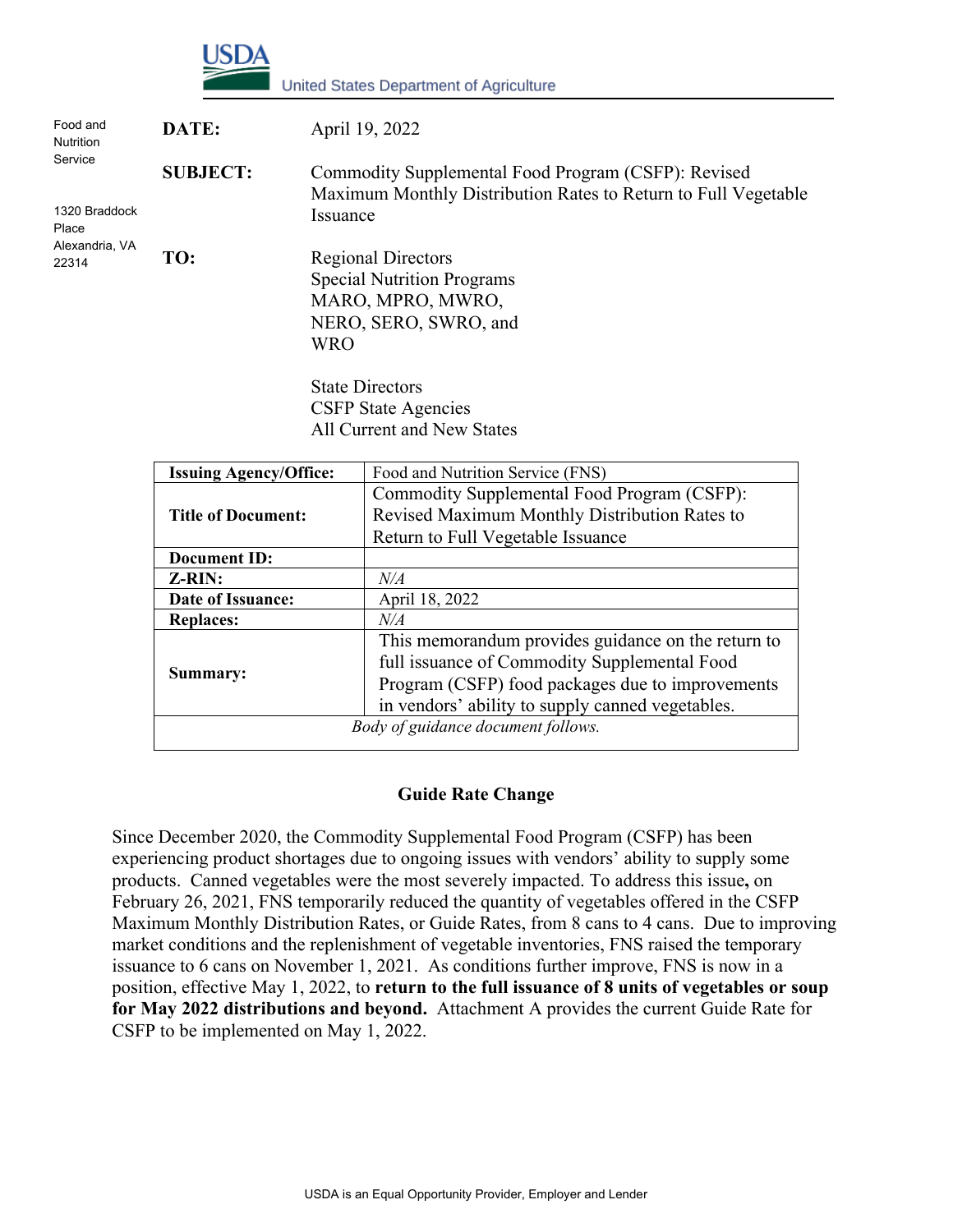As a reminder, the vegetable category distribution options are either:

- 1. 8 units of vegetables or soup, or
- 2. 6 units of vegetables/soup and 1 package of dehydrated potatoes

\*Large can-size vegetables (16 oz) count as two vegetables in the Guide Rate.

While we encourage States and ITOs to issue the full 8 unit vegetable/soup category issuance to the greatest extent possible, to minimize program burden, any food packages that have already been pre-packed per the previous Guide Rate (effective February 26, 2021), may be distributed to CSFP participants without modification. However, May 2022 food packages packed after the issuance of this memorandum must be packed according to the Distribution Rates in Attachment A.

### **Temporary CSFP Product Purchases**

Consistent with current FNS policy, some foods in the food package may be unavailable from time to time due to changing agricultural market conditions. This may impact the choices listed within the Food Package Categories. To alleviate recent vegetable product shortages, FNS has been purchasing a variety of vegetables not typically available in the CSFP package. To enable FNS to supply sufficient vegetables nationally to meet the full food package issuance rate, these alternative vegetable options will continue to be purchased for the time being. Depending on changes in the market, FNS may also need to purchase other products not usually offered. **Attachment B includes guidance on how to distribute these temporary products and will be updated on an as-needed basis when additional products are purchased.** 

We appreciate your assistance during this temporary shortage and your work to ensure CSFP participants continue to receive the needed food assistance during this time.

*/s/ Original Signature on File*

Laura Castro **Director** Food Distribution Division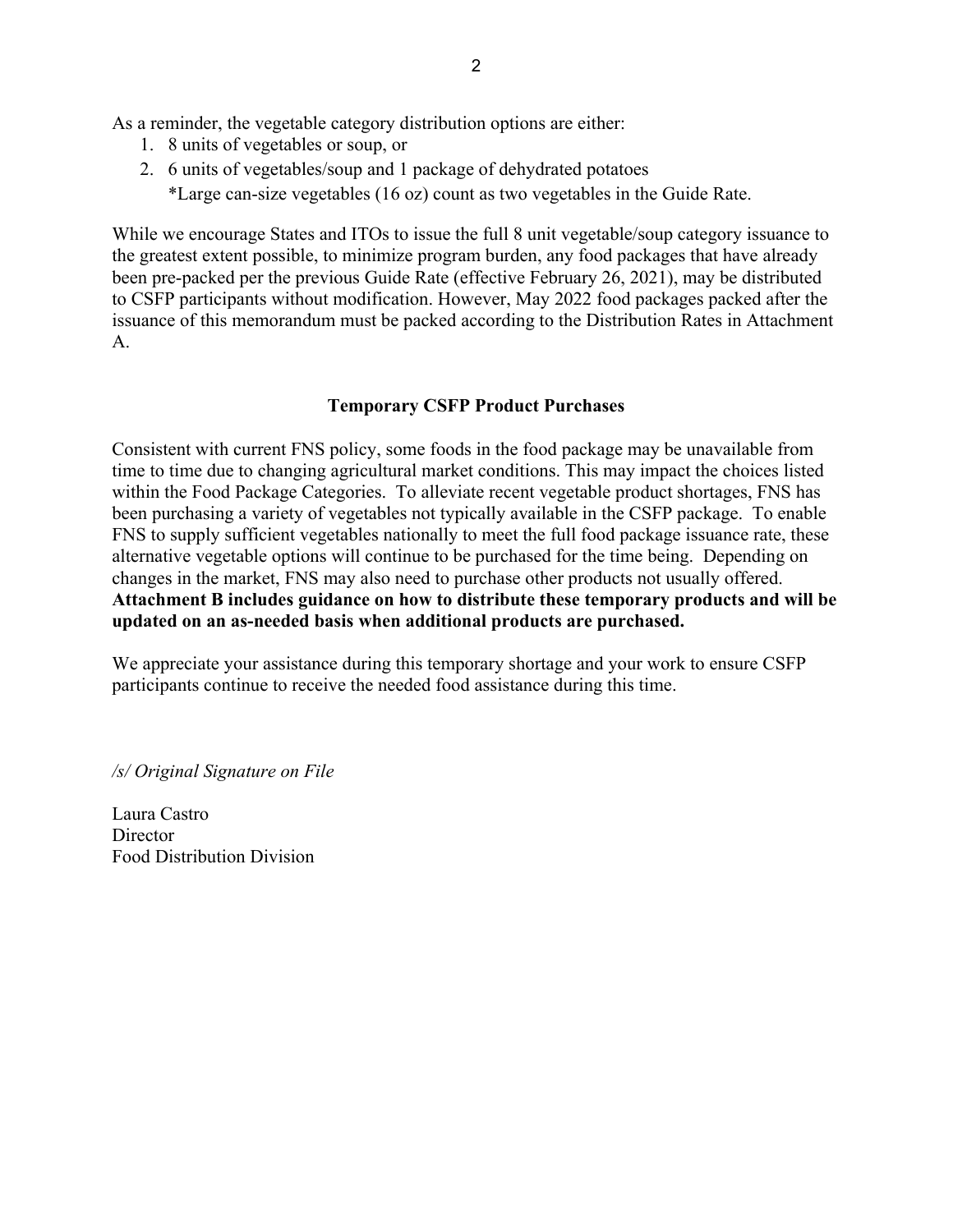## Attachment A

## **COMMODITY SUPPLEMENTAL FOOD PROGRAM TEMPORARY1 MAXIMUM MONTHLY DISTRIBUTION RATES**

# **Effective May 1, 2022 until Further Notice**

| <b>Food Package</b><br>Category | <b>Food Item</b>                                                                                                                                                            | <b>Amount Each Month</b>                                                                                                                                                                                                                          |  |
|---------------------------------|-----------------------------------------------------------------------------------------------------------------------------------------------------------------------------|---------------------------------------------------------------------------------------------------------------------------------------------------------------------------------------------------------------------------------------------------|--|
| Fruits and Juice                | Canned Fruit (15.5 oz)<br>Juice $(64 oz)$<br>Raisins (15 oz)                                                                                                                | 1 juice and 3 cans fruit; or<br>2 juices and 2 cans fruit; or<br>1 package raisins, 1 juice, and 2 cans fruit; or<br>1 package raisins, 2 juices and 1 can fruit.                                                                                 |  |
| Vegetables                      | Canned Vegetables or Soup<br>$(10.5 \text{ to } 15.5 \text{ oz})$<br>Dehydrated Potatoes (1 lb)                                                                             | 8 cans vegetables or soup; or<br>6 cans vegetables or soup, and 1 package dehydrated<br>potatoes.                                                                                                                                                 |  |
| Cheese                          | Cheese $(2 lb)$                                                                                                                                                             | 1 package cheese.                                                                                                                                                                                                                                 |  |
| Milk                            | UHT Fluid Milk 1% (32 oz)<br>Instant Nonfat Dry Milk (12.8 oz)                                                                                                              | 2 UHT milk; or<br>1 UHT milk and 1 (12.8 oz) Nonfat Dry Milk                                                                                                                                                                                      |  |
| Meat, Poultry,<br>and Fish      | Beef, Beef Stew, or Chili* (24 oz)<br>Chicken $(10 \text{ to } 15 \text{ oz})$<br>Beef Chili with Beans (15 oz)<br>Tuna $(12 oz)$<br>Salmon (14.75 oz)                      | 1 (24 oz) shelf-stable package meat and 1 (10 to 15 oz)<br>shelf-stable package beef, poultry or fish; or<br>3 (10 to 15 oz) shelf-stable packages beef, poultry and/or<br>fish of any combination.                                               |  |
| Plant-Based<br>Protein          | Canned Beans (15.5 oz)<br>Dry Beans or Lentils $(1 to 2 * 1b)$<br>Peanut Butter (16 to $18*$ oz)                                                                            | 3 units of any combination of canned beans, (1 lb) dry<br>$\bullet$<br>beans or lentils, and peanut butter; or<br>1 (2* lb) unit dry beans or lentils, and 1 unit of canned<br>$\bullet$<br>beans, peanut butter, or (1 lb) dry beans or lentils. |  |
| Cereals                         | Cereal, Dry Ready-to-Eat,<br>$(12 \text{ to } 18 \text{ oz})$<br>Farina (18 oz)<br>Rolled Oats $(18 \text{ to } 48^* \text{ oz})$<br>Grits $(2 \text{ to } 5^* \text{ lb})$ | 2 units of any combination of cereal, farina, (18 oz) rolled<br>٠<br>oats, and $(2 lb)$ grits; or<br>1 (42* to 48* oz) unit rolled oats; or<br>$1(5*1b)$ unit grits (every other month).<br>$\bullet$                                             |  |
| Pasta and Rice                  | Pasta (1 lb)<br>Rice $(1 to 2 * 1b)$                                                                                                                                        | 2 units of any combination of pasta and $(1 lb)$ rice; or<br>٠<br>$1(2 * lb)$ unit rice<br>$\bullet$                                                                                                                                              |  |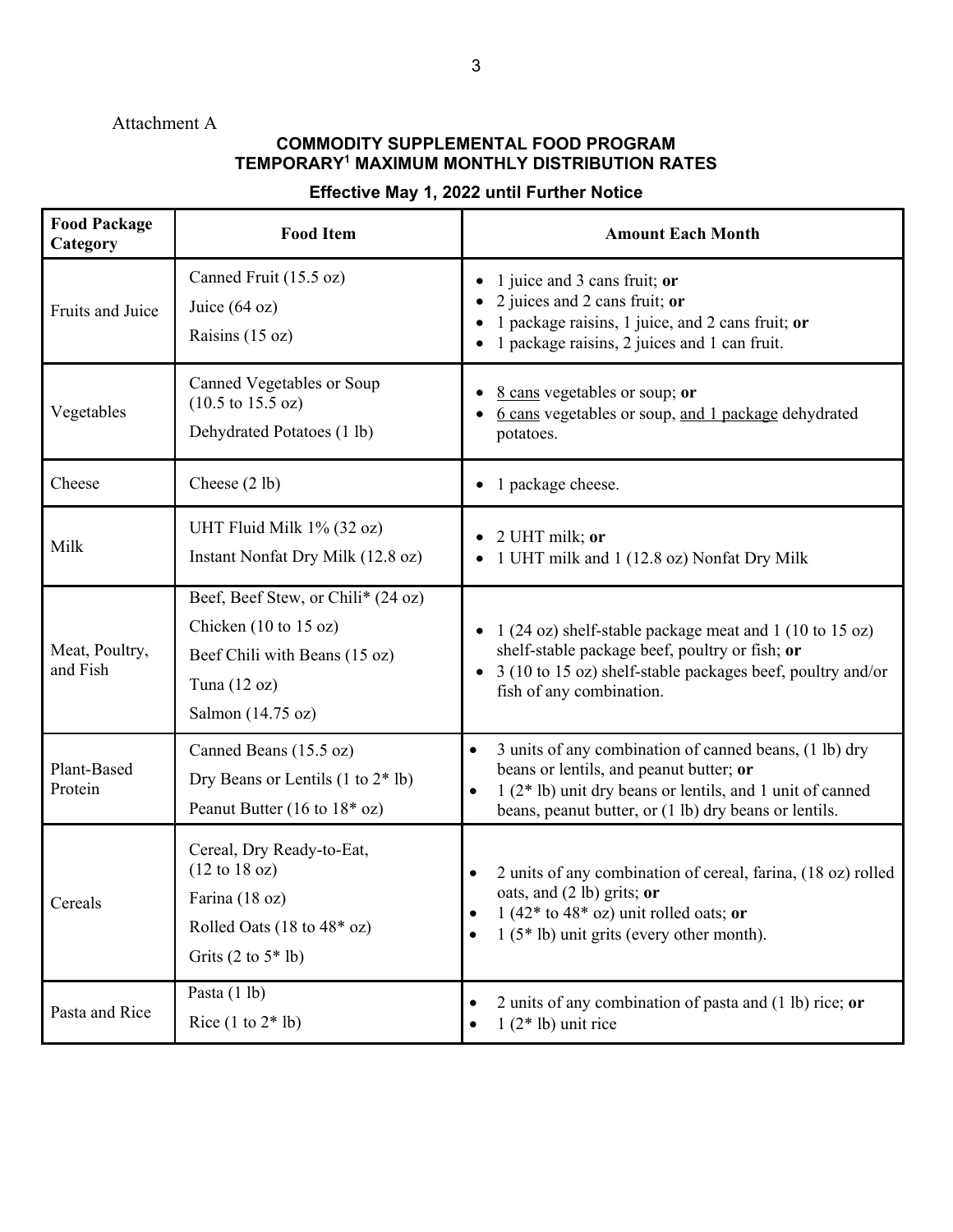Attachment  $B<sup>1</sup>$  $B<sup>1</sup>$  $B<sup>1</sup>$ 

### **Temporary Food Options**

The following tables provide details on how to incorporate the temporary CSFP products and sizes into the Temporary Distribution Rates.

For the following temporary vegetable products, one product unit should be issued as <u>one</u> can of vegetables under the Distribution Rates.

| <b>Temporary Products</b><br>$1 can = 1 can of Vegetables$ |                      |  |  |  |
|------------------------------------------------------------|----------------------|--|--|--|
| <b>Product</b>                                             | <b>Material Code</b> |  |  |  |
| Peas W/O Salt Can 12/15 Oz                                 | 111376               |  |  |  |
| Tomatoes/Okra & Corn Can 12/15 Oz                          | 111396               |  |  |  |
| Okra Cut Can 12/14.5 Oz                                    | 111395               |  |  |  |
| Beans Green Cut Can 24/14.5 Oz                             | 111391               |  |  |  |
| Beans Green French Can 24/14.5 Oz                          | 111392               |  |  |  |
| Corn Fresh Cut Kernel Can 24/15.25 Oz                      | 111394               |  |  |  |
| Collard Greens NSA Can 12/14 Oz                            | 111425               |  |  |  |
| Cut Green Beans 12/14.4 Oz                                 | 111426               |  |  |  |
| Cut Italian Green Beans 24/14.5 Oz                         | 111481               |  |  |  |
| Low Sodium Collards 12/14 Oz                               | 111484               |  |  |  |
| Low Sodium Kale Greens 12/14.5 Oz                          | 111483               |  |  |  |
| Low Sodium Mixed Greens 12/14.5 Oz                         | 111472               |  |  |  |
| Mixed Vegetables 12/15 Oz                                  | 111491               |  |  |  |
| Whole Green Beans $24/14.5$ Oz                             | 111490               |  |  |  |
| Whole Kernel Gold Corn 12/15.25 oz                         | 111470               |  |  |  |

<span id="page-3-0"></span><sup>1</sup> Updated Attachment B as of May 24, 2022. Attachment B will be updated on an as-needed basis as new products are purchased.